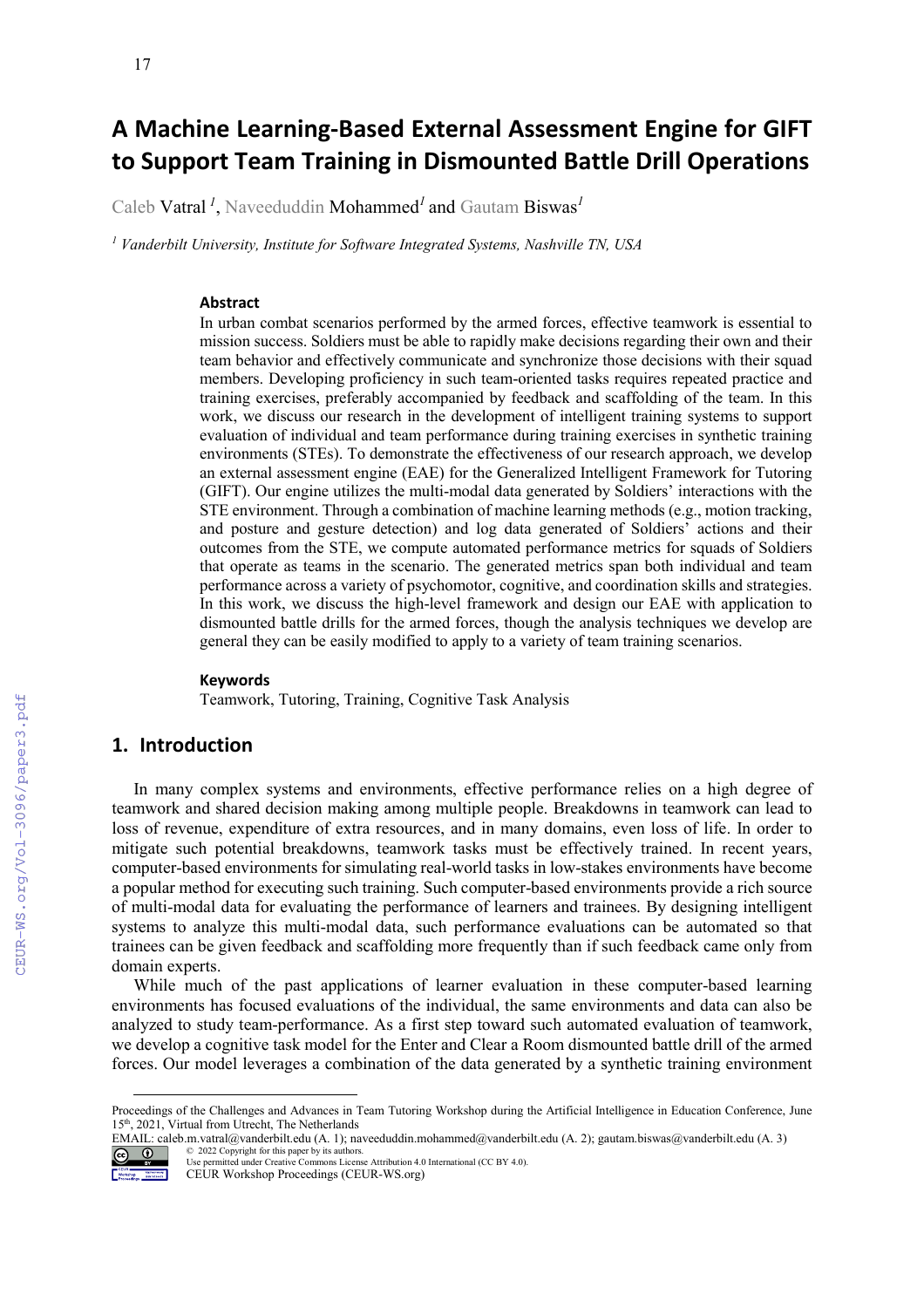(STE), machine learning techniques, and cognitive modeling to generated performance metrics for both individuals and teams within this domain. This paper discusses the conceptual design of this framework, as well as its implementation in the Generalized Intelligent Framework for Tutoring (GIFT). In addition, we also provide a conceptual overview of how our framework could be applied to a variety of other domains, both within the military and in other applications.

# **2. Case Study: Enter and Clear a Room**

Enter and Clear a Room (ECR) is a dismounted battle drill designed to operationalize procedures for urban warfare. The goal is to neutralize a set of enemy personnel who are located within a building which houses unique obstacles and may also house non-combatants. Squads of three to four Soldiers are assigned to neutralize combatants within a given room as they move through clearing an entire building. The operation begins with the squad taking formation outside a doorway to the assigned room. After a signal from the squad leader to commence, the squad members rapidly enter the room in succession following tactical procedures for movement and sectors of fire. While entering and moving through the room, the squad neutralizes enemy combatants while minimizing collateral damage to the squad, any present noncombatants, and the property. Once all enemies have been neutralized, the squad leader gives the clear signal, and the operation concludes. For the remainder of this paper, we will discuss the ECR domain as a case study for implementation of our team training tools.

#### **3. Data from Synthetic Training Environments**

Within the U.S. Army, STEs are often used for streamlining and enhancing the training process of Soldiers on a variety of combat drills. The goal is to increase soldier proficiency in psychomotor skills, coordinated movement and teamwork, and cognitive skills and strategies. In addition to providing repeated practice in an inexpensive but realistic environment, STEs also have the added benefit of generating multi-modal user data for the Soldiers who utilize them. By analyzing this data, in-depth data-driven performance analysis can be produced. This section will discuss the specific STE used in our case study for the ECR domain and the data which it produces.

# **3.1. Squad Advanced Marksmanship Trainer**

The squad advanced marksmanship trainer (SAM-T) is a STE designed for simulating live-fire weapon training. The SAM-T serves to accelerate training and development of individual Soldier and squad close combat skills to increase readiness and performance by allowing for repeated practice and drills in a realistic operational environment. SAM-T operates as a mixed reality training environment, where squads see urban combat scenarios played out on a U-shaped arena (see Figure 1). The projected virtual scenarios are designed using Virtual Battle Simulator 3 (VBS3). The Soldiers interact with the virtual scenario by moving around within the physical arena space and firing their weapons, which contain a digital interface that maps the weapon aim onto the relative position in the virtual space. The SAM-T system logs a variety of events which occur throughout the course of the scenario including Soldier weapon fire data, Soldier weapon aim data, and Soldier biometric data. In addition, other events from the VBS scenario are also logged including virtual agent position, virtual agent weapon aim, and virtual agent weapon fire [10].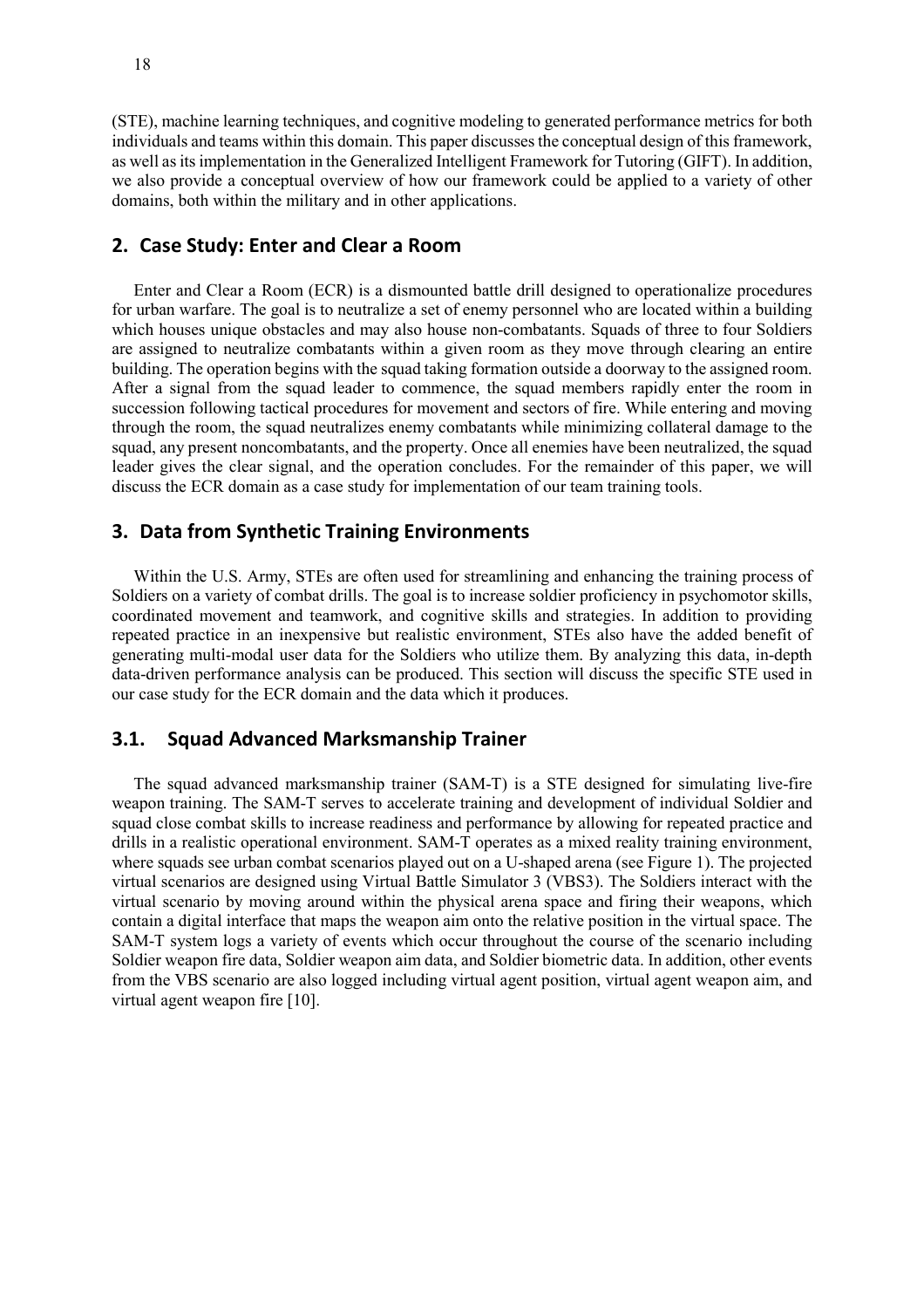

**Figure 1:** The SAM-T synthetic training environment. A virtual training scenario is projected onto screens in a U-Shaped arena. Soldiers move around in the physical area space and interact with the digital scenario using weapons designed to record fire events in digital space based on their relative aim.

# **3.2. Computer Vision Techniques**

The SAM-T environment discussed above provides a variety of data related to both the Soldier actions, as well as the virtual scenario. However, the SAM-T does capture information about the Soldiers' states in the physical environment. This physical data includes Soldier position, pose, and gesture, as well as information about other objects in the physical space (e.g., obstacles and cover). To supplement the data supplied by training environment, we employ computer vision techniques applied to video captured from an overhead camera mounted above the SAM-T arena space.

To capture Soldier position in the physical space, we utilize visual motion tracking applied to the camera video. Since we are primarily focused on team-based exercises, multiple object tracking (MOT) is required and will produce a track of each individual Soldiers' positions over the course of the scenario. In recent years, the most successful paradigm for MOT is the *tracking-by-detection* paradigm, which combined machine learning methods for object (person) detection with signal processing methods and other algorithms for matching these detections between frames of video [5]. By running the object detector in each frame and matching detections between two frames to the same objects, a cohesive track of the object's motion can be created. In our work, we utilize a modification of the wellknown SORT algorithm for MOT [1]. Our modification, called *Fusion-SORT*, combines multiple sources of detection, specifically detection of heads and detection of bodies, to improve tracking performance during times of subject occlusion. For a more detailed discussion of the Fusion-SORT algorithm, see Vatral et al. [11].

Fusion-SORT produces tracks of Soldier positions in reference to the overhead camera's view, which we call the *camera frame*. In order to analyze Soldier behavior in the 3D area, we project these camera frame tracks to the *map frame*, which is a 2d bird's eye view of the arena space. The projection to the map frame utilizes 3-point planar homography based on the bounds (walls) of the scenario space. During the setup of the SAM-T system, users create a configuration file which defines line segments representing the walls of the SAM-T arena. During execution, the tracking framework computes the intersection of the defined wall line segments to determine the corners of the SAM-T scenario space. These four corners are used as the reference points for the homography to convert the camera frame to the map frame. This projection allows conversion of the position tracks generated by Fusion-SORT to an interpretable position in the 3D space of the SAM-T arena. An example of this projection on simulated data is shown in Figure 2.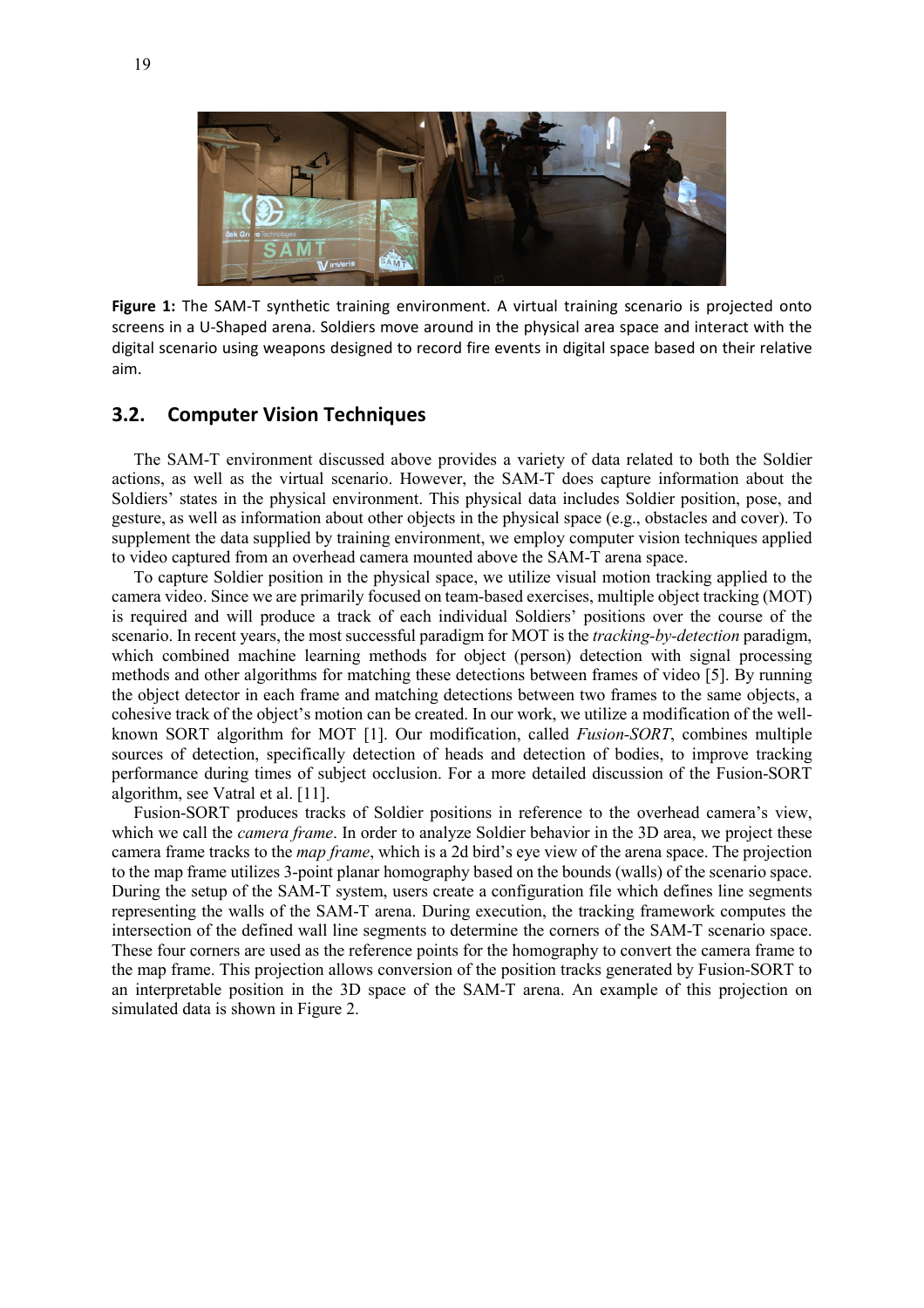

**Figure 2:** Example of the planar projection from the overhead camera in the SAM-T arena to the generated top-down map used for analysis.

# **4. Cognitive Task Model for Team Evaluation**

The learner modeling procedures that we use for analyzing both individual and team performance are derived from cognitive task analysis methods e.g., [4]. We create a hierarchical model of task and sub-task competencies with low levels of the hierarchy mapping onto directly observable Soldier behaviors in the STE and higher levels mapping onto more general cognitive skills utilized by the team and its members. An example of this hierarchical task model applied to the ECR domain is shown in Figure 3.



**Figure 3:** Hierarchical task model for the dismounted battle drill called *Enter and Clear a Room*

Cognitive task analysis methods have been shown to be an effective method for training on complex decision-making tasks. Previous work has mapped observable actions of learners in intelligent tutoring environments onto task models to provide data-driven performance and learner evaluations. However, most work to date using task models have focused on evaluation of individuals only. In our work, we extend the task model to capture team behavior. This addition of team-based tasks and behaviors to the model are motivated by understanding of team performance and team decision making in terms of shared mental models of the task and the team [2], [9].

Work in understanding of dynamic team decision making has suggested that effective team performance requires team members to hold highly overlapping cognitive representations of executed tasks and team member roles and responsibilities [3]. Such cognitive representations are often referred to as mental models. In the context of the ECR domain, Soldiers must make decisions under severe time pressure, relying on predetermined procedures and prototype matching based on their previous training experiences [8]. This procedural execution and prototype matching represent activation of an individual's mental model of the scenario. If the mental models of members of a squad were significantly mismatched, it could lead to collateral damage and fratricide as different members of the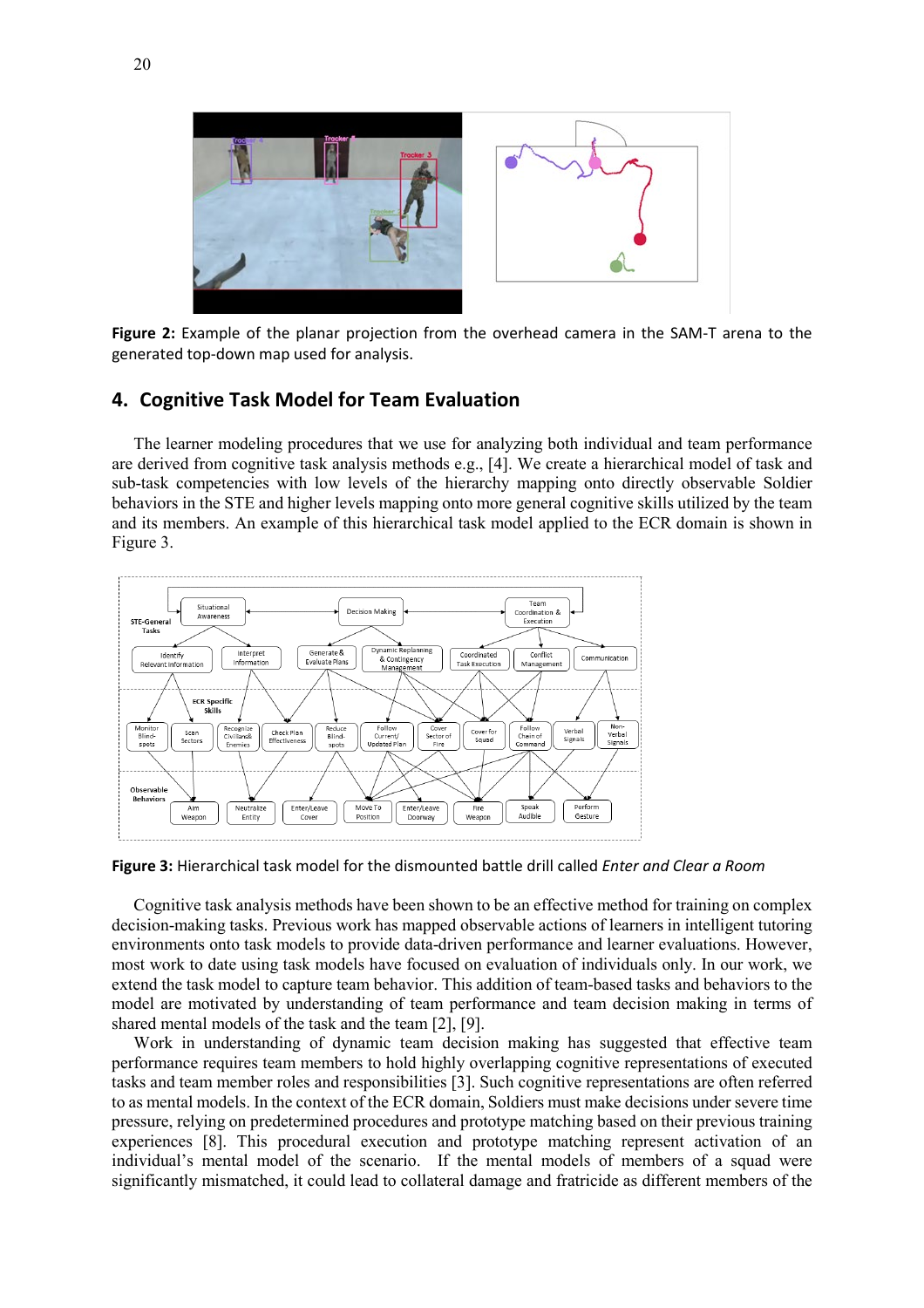21

squad execute conflicting plans [12]. The constructed task model shown in Figure 3 is method of capturing the Soldiers' mental models. Construction of our task model follows from the findings of Glickman et al. [6] that two tracks of behavior are involved with team training: taskwork and teamwork.

The taskwork behavior track contains the tasks, skills, and procedures related to direct execution of the mission. In order to avoid confusion of terminology between the hierarchical task model and the taskwork behavior track, for the remainder of the paper, we will refer to Glickman's concept of the taskwork behavior track as the problem-solving behavior track. In the case of the ECR domain, the problem-solving behavior track represents the overall goal of neutralizing the room, as well as the operational objectives that have been standardized to do so, including procedures for entering the room, moving through the space, covering sectors of fire, neutralizing enemy combatants, etc. Through review of ECR-related literature and discussion with domain experts, we determined that these problemsolving behaviors are instances of two high-level STE-General tasks: Situational Awareness and Decision Making, as shown at the highest level of the task model in Figure 3. These STE-General problem-solving skills then breakdown into skills more specific to the ECR domain such as specific movement patterns, monitoring blind spots, covering sector of fire, etc. These problem-solving skills inherently do not require specific team skills; rather, they are procedurally executed knowledge and plans (sequence of tasks) based on pre-specified Army procedures and the mental models that Soldiers acquire during their training.

The teamwork behavior track contains the skills needed to function within the context of the larger team. At a high level, many of these teamwork skills are useful and consistent across a variety of domains [6]. In our task model, we breakdown the highest-level teamwork skill into three subtasks: coordinated task execution, conflict management, and communication. These skills are largely based on the taxonomy of shared cognition for teamwork presented in Wilson et al. [12]. Their taxonomy breaks down teamwork into 3 skills: *communication*, which maps onto communication skills in our model, *coordination*, which maps onto coordinated task execution skill in our model, and *cooperation*, which maps onto conflict management skills in our model. These high-level teamwork skills are not specific to the ECR domain or even military domains in general. Rather, these high-level teamwork behaviors are necessary for nearly all team-based problem-solving environments.

However, when these skills are operationalized, they become somewhat more domain specific and more interconnected with the problem-solving skills. For example, in the ECR domain, coordinated task execution requires a common understanding of roles within the group and what those roles mean for movement patterns throughout the room and covering sectors of fire. If team members did not have a common understanding of these roles, it is likely that multiple Soldiers would attempt to move into or cover the same sector leading to blind spots in coverage and potential fratricide. The interconnected nature of the problem-solving and teamwork tracks is the primary reason that we combine them into a single task model instead of doing analysis separately, as is suggested by the discussion of multiple mental models by Cannon-Bower et al. [3]. When the procedural nature of the problem-solving track begins to fail, the teamwork track becomes increasingly important. This is why most of the overlap between the taskwork and teamwork tracks occurs in the decision-making section of our task model. Appropriate decision making within a team context requires individual members to predict the needs of their teammates and adjust their procedures accordingly. This is particularly true when decisions are under severe time pressure, such as in ECR, as needs cannot be directly communicated effectively [3].

#### **5. Implementation in GIFT**

Generalized Intelligent Framework for Tutoring (GIFT) is a modular, interoperable, and reusable computer-based tutoring framework for military training. GIFT has two different assessment engines that provide assessments for specific concepts that an individual or a team is being trained on: 1) default assessment engine and, 2) external assessment engine. Our team tutoring model as described in the previous section is implemented in GIFT as an external assessment engine. The module interacts with GIFT through a server communication model. A GIFT condition class establishes connection between GIFT and the external assessment engine. Figure 4 shows the computational architecture of the video processing module and its integration in GIFT. The current integration architecture focuses on post data analysis, but in the future, we will modify it to support online analysis and assessment. In this section,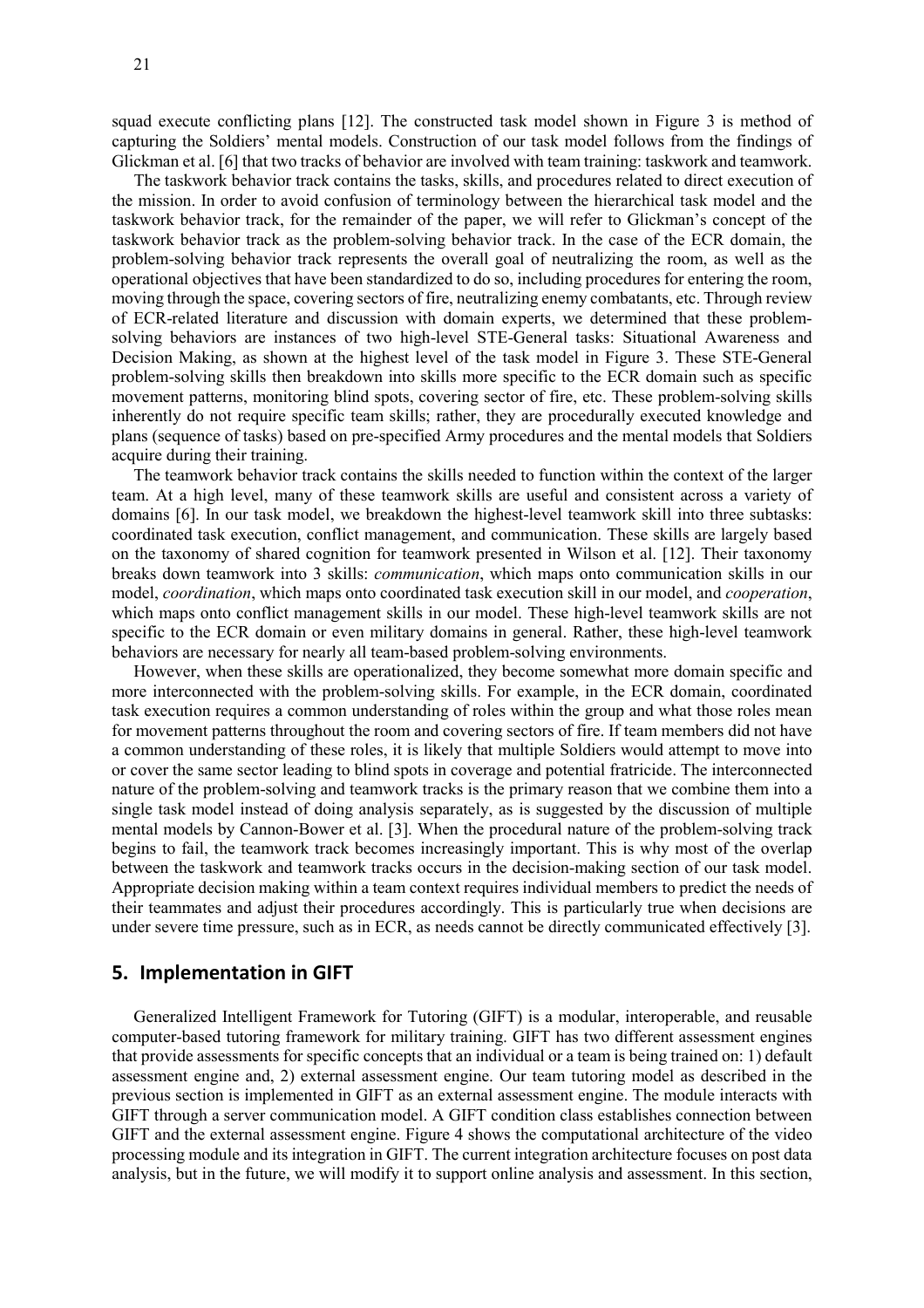we briefly discuss the data collector, and communication modules of the GIFT integration. For a complete discussion of the implementation in GIFT, see Vatral et al. [11].



**Figure 4:** General architecture for integration of the external assessment engine with GIFT

## **5.1. Data Collector**

Data is collected at the SAM-T testing site prior to analysis. The data collector is a subset of GIFT, and it incorporates the Gateway module and the User Management store (UMS). The architecture is shown in Figure 5. This setup does not follow the traditional GIFT framework of real time analysis by running a domain Module course to generate assessments and a Pedagogical module to determine instructional strategies based on the assessments. The data collector is designed to collect data from multiple sources: (1) a camera placed on top of the SAM-T screen facing the soldiers; (2) VBS3 video and events derived from the ECR scenario as it plays out in the environment in the form of DIS; and (3) SAM-T behavior and shot event data captured across wearable and weapon-embedded sensors. The data collector captures videos from VBS and camera and stores them in a video storage location. The DIS messages from VBS and SAM-T logs are transformed into predefined logging format and are stored at a location.



**Figure 5:** General architecture of the GIFT data collector

# **5.2. Communication Module**

The communication between GIFT and external assessment engine (EAE) is established through an XML-RPC interface. The communication mostly takes place through XML-RPC setup except the initialization which happens through command line interface. As GIFT initializes, the condition class associated with EAE initializes the XML-RPC client connection to EAE. The EAE server is initialized through a command line interface. The server implementation for EAE is done in Python 3.6. Once the connection is established between EAE XML-RPC server and the condition class XML-RPC Client, GIFT sends information to EAE consisting of location of data store on the local file system and a dump of all the data collected by the SAM-T and VBS systems. Once the data packet is received by the EAE, it applies the machine learning and cognitive task modeling approaches described in the previous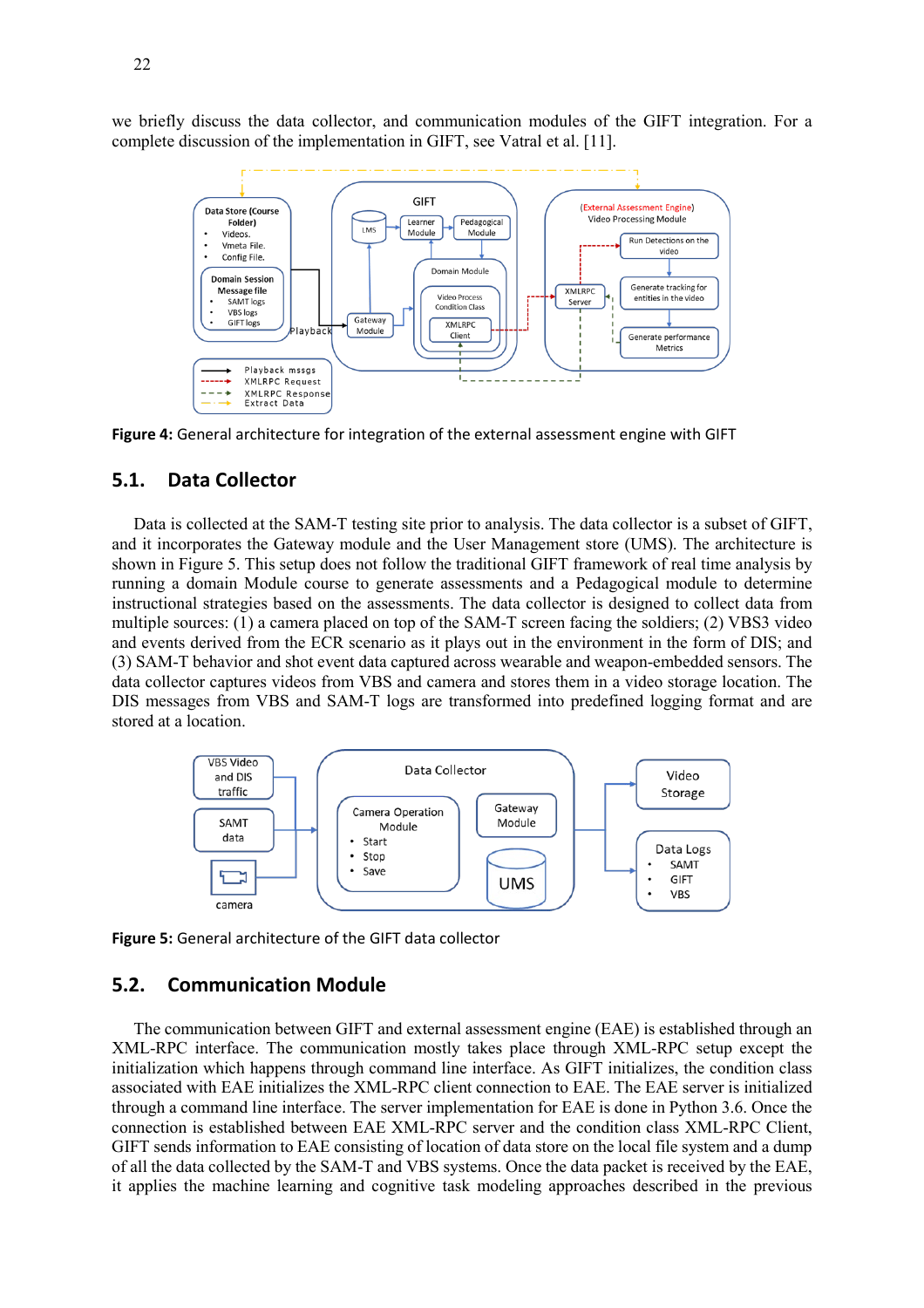sections to derive metrics. These metrics are then entered into a queue data structure with a timestamp that represents the time in the scenario at which the performance metric was generated. This is repeated for the entire data packet and once the processing is done, EAE generates a start signal for GIFT to continue initialization and move on to playback mode.

When GIFT initializes playback mode, the request is sent to the EAE, and a timer is initialized. The timer is used to match the timestamp of the event in playback to the timestamp of the next evaluated performance metric in the queue. If the timer value matches, then the condition class is updated with that associated value. This process is repeated until the entire metric queue is empty and the EAE shuts down soon after.

### **6. Toward Domain Generality**

In this paper, we have discussed the development of a model for team tutoring in the context of the Enter and Clear a Room domain and implemented in the GIFT framework as an external assessment engine. However, the framework of combining the two skill tracks of Glickman et al. [6] with the teamwork taxonomy of Wilson et al. [12] in a cognitive task model can be applied to a variety of domains including other dismounted battle drills, mounted battle drills, and even domains outside of the armed forces, such as K12 education. In this section, we discuss a starting point for the generalization of the framework presented in this paper to other domains.

Figure 6 shows a high-level generalization of our hierarchical cognitive task model. Overall, this generalization follows the same structure as the model presented in this paper. At the top levels of the model, we have domain-general skills, and as we move down the hierarchy, the skills become more domain-specific and more observable. In addition, the model is largely divided into two sections, following the two skill tracks of Glickman et el. [6].



**Figure 6:** Generalized cognitive task model for team tutoring based on the two skills tracks of Glickman et al. [6] and the team taxonomy of Wilson et al. [12].

The left side of the model contains the problem-solving (taskwork) track, representing the skills and procedures directly related to the execution of the given domain. Just as before, taskwork skills are primarily individual and related to the given domain. At the top level, we have domain-general problemsolving skills. In the model described in this paper, these are the situational awareness and decisionmaking skills; however, depending on the domain for which the model is built, these skills may have to be replaced. For example, in a K12 education setting, these skills may be concepts such as information gathering and solution construction, as in Kinnebrew et al. ([7]. In general, these top-level skills must be domain-general but also relevant to the given domain. Below this level is the domain-general problem-solving sub-skills. This level represents skills which are still domain-general, but more specific and observable than at the highest level. At the third level, we begin domain-specific tasks. These are specific skills which must be specified for each domain on which the model is applied. For example, in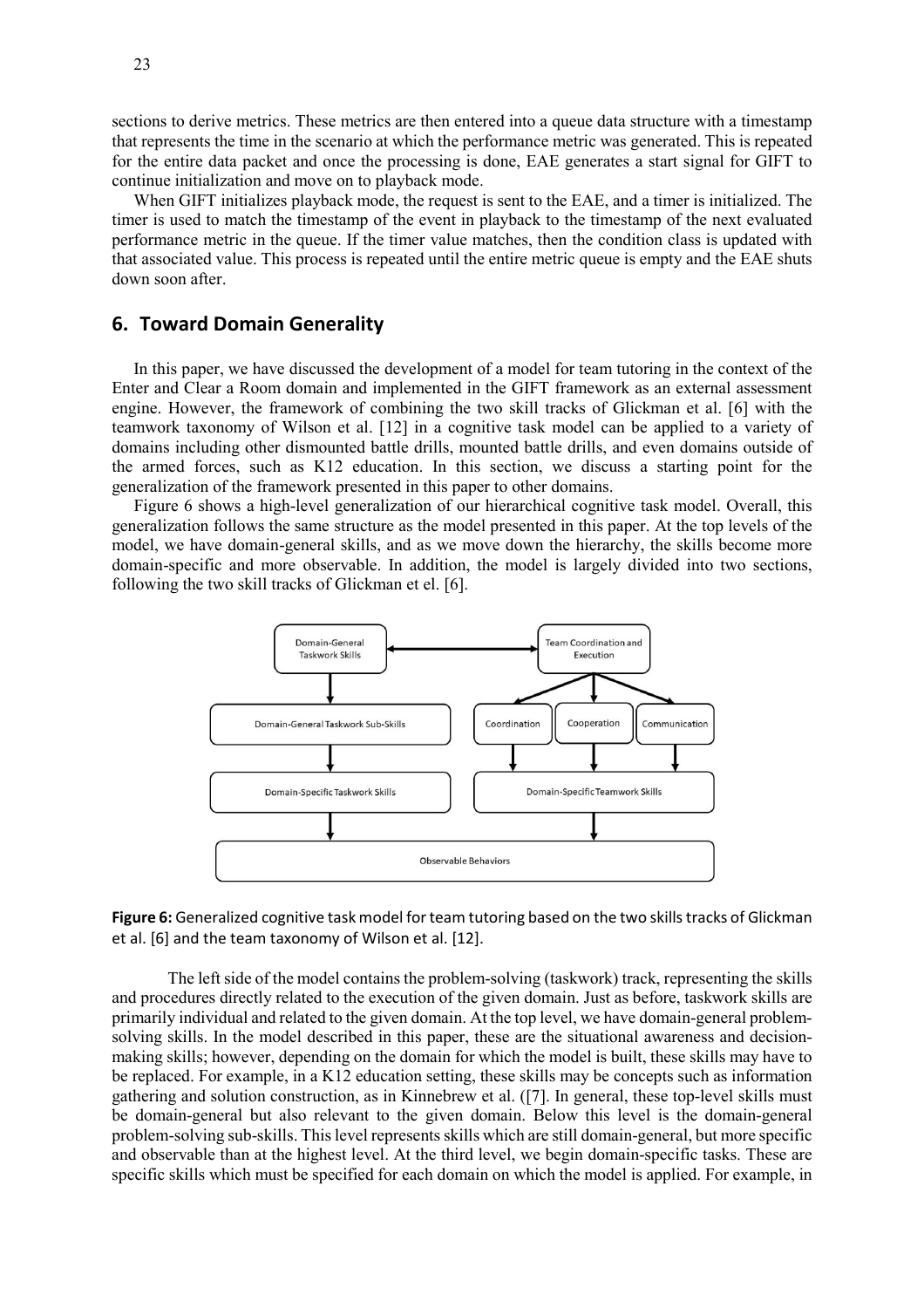the ECR domain this level contains concepts such as monitoring blind spots, cover sectors of fire, etc., but in a mounted battle drill, this level might contain skills related to vehicle operation instead. Finally, the lowest level contains observable behaviors. This level represents concepts which are specific to the environment in which the agents are acting. For example, in the ECR domain under the SAM-T, this layer contains behaviors such as aiming a weapon, moving throughout the room, etc., but in a K12 domain in a computer-based learning environment, this layer might contain behaviors such as mouse clicks, reading an assigned article, etc. These observable behaviors are a result of the combination of the domain and the environment.

The right side of the model contains the teamwork track, representing the skills needed to function in the context of a larger team. Because teamwork skills are highly transferrable between domains, the teamwork track of the model remains largely similar between domains, especially at the high levels. At the top two levels of the teamwork track, the model utilizes the teamwork taxonomy of Wilson et al. [12]. In this taxonomy, teamwork skills breakdown into coordination, cooperation, and communication. Coordination represents the ability of team to integrate, synchronize, and sequence activities without wasting resources. Cooperation represents the team's desire to coordinate. In this sense, cooperation is highly affective and encompasses the team members' attitudes and motivations. Finally, communication represents the ability of a team to transfer knowledge and information among its members. All these concepts are highly general and applicable to any domain requiring teamwork. Below this level is the domain specific teamwork skills, which represents the realization of the taxonomy's high-level skills within a specific domain. For example, with the ECR domain, communication is realized primarily with gestures, but with a K12 domain, communication is likely primarily with speech. Finally, at the lowest level is again the observable behaviors layer, which is not specific to the teamwork or problem-solving tracks but rather spans both. As described earlier, observable behaviors result from a combination of the domain and the environment.

#### **7. Conclusions and Future Work**

In this paper, we have described our new framework for evaluating team tutoring based on a combination of the dual problem-solving (taskwork) and teamwork skill tracks proposed by Glickman et al. [6] and the teamwork taxonomy proposed by Wilson et al. [12], and structured around a hierarchical task model based on cognitive task analysis. We discussed our implementation of the framework in GIFT using the ECR dismounted battle drill of the armed forces as a case study. While this work has primarily been focused on this domain during development, we believe that the framework presented represents a highly generalizable model for evaluation of team tutoring for both military domains such as mounted and dismounted battle drills, as well as other domains such as K12 education or workplace training. Future work will focus on evaluating this framework in-depth on a variety of case studies, both within military domains and others, while comparing to expert analysis of team performance for validation.

## **8. References**

- [1] A. Bewley, Z. Ge, L. Ott, F. Ramos, B. Upcroft, Simple online and realtime tracking. In 2016 IEEE International Conference on Image Processing (ICIP) (20160: 3464-3468.
- [2] J.A. Cannon-Bower, E. Salas, S.A. Converse, Cognitive psychology and team training: Shared mental models in complex Systems, Human Factors Society Bulletin 22 (1990): 1-4.
- [3] J.A. Cannon-Bower, E. Salas, S.A. Converse, Shared mental models in expert team decision making. In Castellan Jr., N.J. (ed.) Individual and group decision making: Current issues (1993): 221-246. Lawrence Erlbaum Associates Inc.
- [4] R. Clark, F. Estes, Cognitive Task Analysis for Training. International Journal of Educational Research 25(5) (1996): 403-417.
- [5] M. Fiaz, A. Mahmood, S. Javed, S.K. Jung, Handcrafted and deep trackers: Recent visual object tracking approaches and trends. ACM Computing Surveys (CSUR), 52(2) (2019): 1–44.